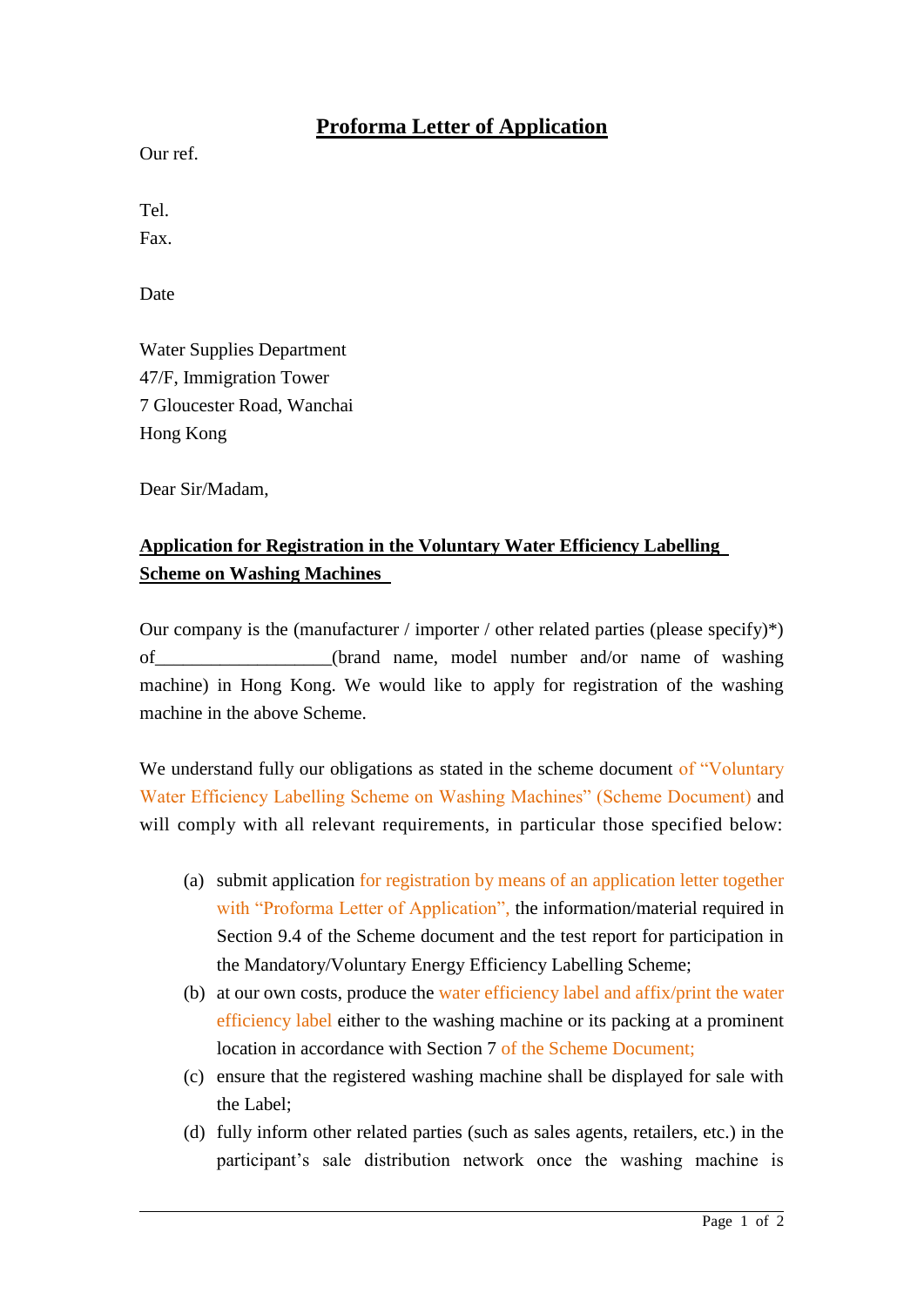registered under this Scheme and notify them that the Water Supplies Department (Department) may request to enter their premises to carry out the random/ad-hoc inspections as stated in Section 11 of the Scheme document;

- (e) allow random/ad-hoc inspection/re-inspection to be conducted by Inspecting Officers authorized by the Director of Water Supplies on the registered washing machine at his/her premises such as the warehouse and/or its retailing spots;
- (f) allow the tested and performance data of the registered washing machine to be uploaded to the Department's website for public information;
- (g) conduct re-test(s) at his/her own costs at a recognized laboratory complying with the requirements in Section 8 of the scheme document if noncompliance is found on the registered washing machine. The result of retest(s) shall reach the Department within the time specified by the Department;
- (h) submit a reference sample of the registered washing machine for testing at his/her own cost upon the request of the Department;
- (i) provide additional supporting information/ material upon request of the Department within the time prescribed. Failure to comply may render rejection of the application;
- (j) inform the Department of any change in accordance with Section 9.10 (h) of the Scheme Document; and
- (k) remove within three months all Labels from the washing machine and its packing if it has been de-registered.
- (l) return the corresponding registration certificate to the Department within one month after de-registration under the Scheme.

The detailed information of the washing machine which we apply for registration is shown in the attached documents (see Annex 3 for the list of information to be submitted) for your processing.

Yours faithfully,

(Manufacturer/Importer/Agent's Name and Company Chop)

\* *delete as appropriate*

\_\_\_\_\_\_\_\_\_\_\_\_\_\_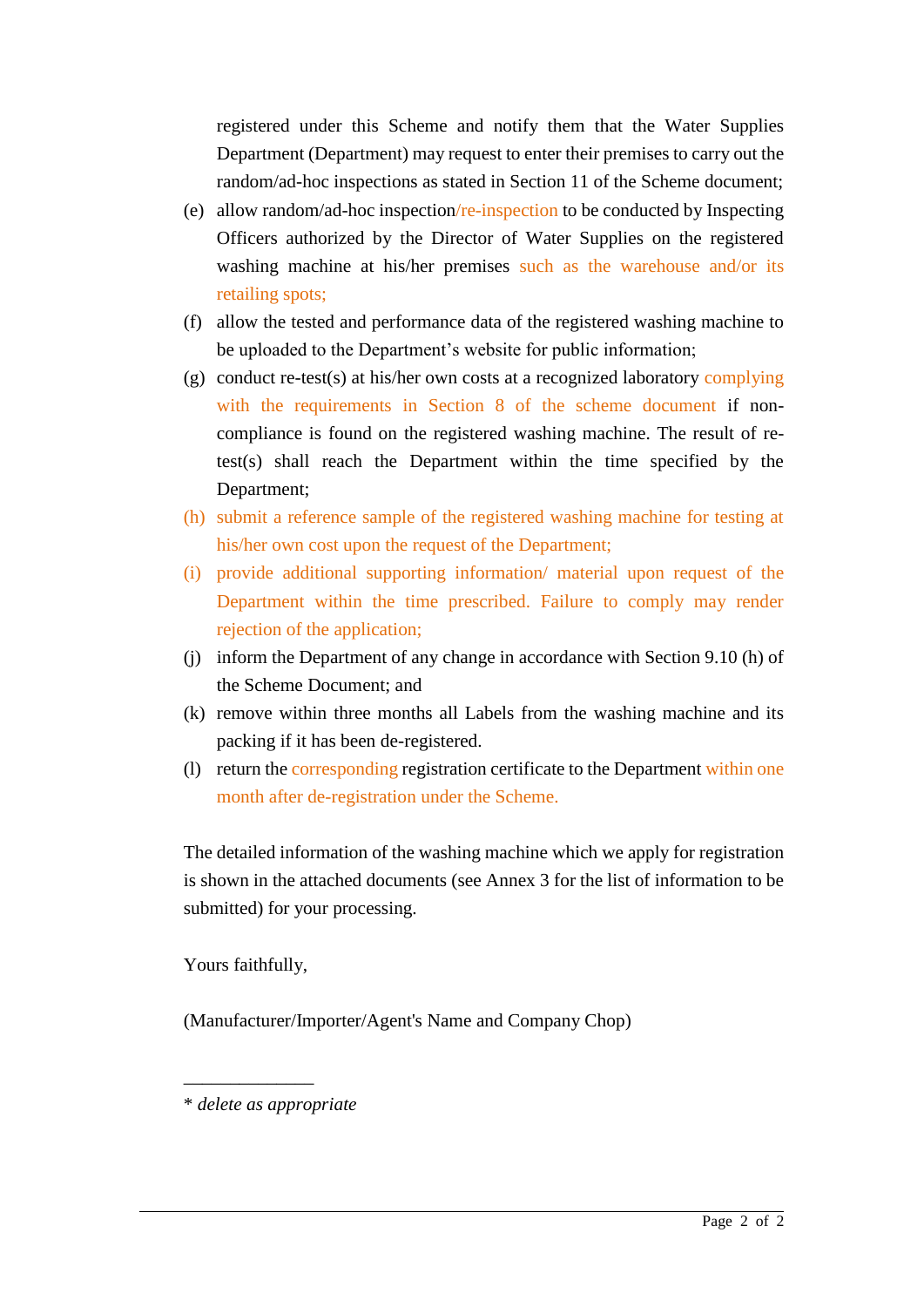## **Information/Material to be Submitted to the Water Supplies Department**

- 1. Information of the company, i.e. name, address, telephone number, fax number, email address, website address, and contact person, etc.);
- 2. Information of the washing machine being applied for registration in the Scheme, i.e. brand name, model no. and/or name, washing machine category, catalogue/photos (showing the front and side views of the washing machines) and country of origin;
- 3. Parties which will be responsible for making and affixing the water efficiency label (Label);
- 4. Proposed commencement date to affix the Label to washing machine (Year \_\_\_\_\_, Month :
- 5. Detailed test report for participation in the Mandatory/Voluntary Energy Efficiency Labelling Scheme (EELS). The test report shall be issued by a recognized laboratory complying with the requirements in Section 8;
- 6. Documentary proof that the testing laboratory appointed by the participant has satisfied the requirement of Section 8.1 and 8.2. The submission of certificate of accreditation, self-declaration statement that the operation of the testing laboratory meets the requirements of ISO/IEC 17025 can be considered as documentary proof;
- 7. For the case of washing machines of same design but with the variation in dimension, colour, coating and finishing, the applicant should consult with the testing laboratory and confirm in writing that such variation will not affect the water consumption and other performance requirements stipulated in Section 5.2; and
- 8. Documentary proof of the registered washing machine under the Mandatory/Voluntary EELS.

## **Overseas Recognition**

- 9. General Item no.  $1 8$ ;
- 10. Certified true copy of test report used for application for registration of the washing machine under the oversea water efficiency labelling scheme.
- 11. Certified true copy of documentation showing valid registration status of the washing machine in the respective oversea water efficiency labelling scheme (e.g.